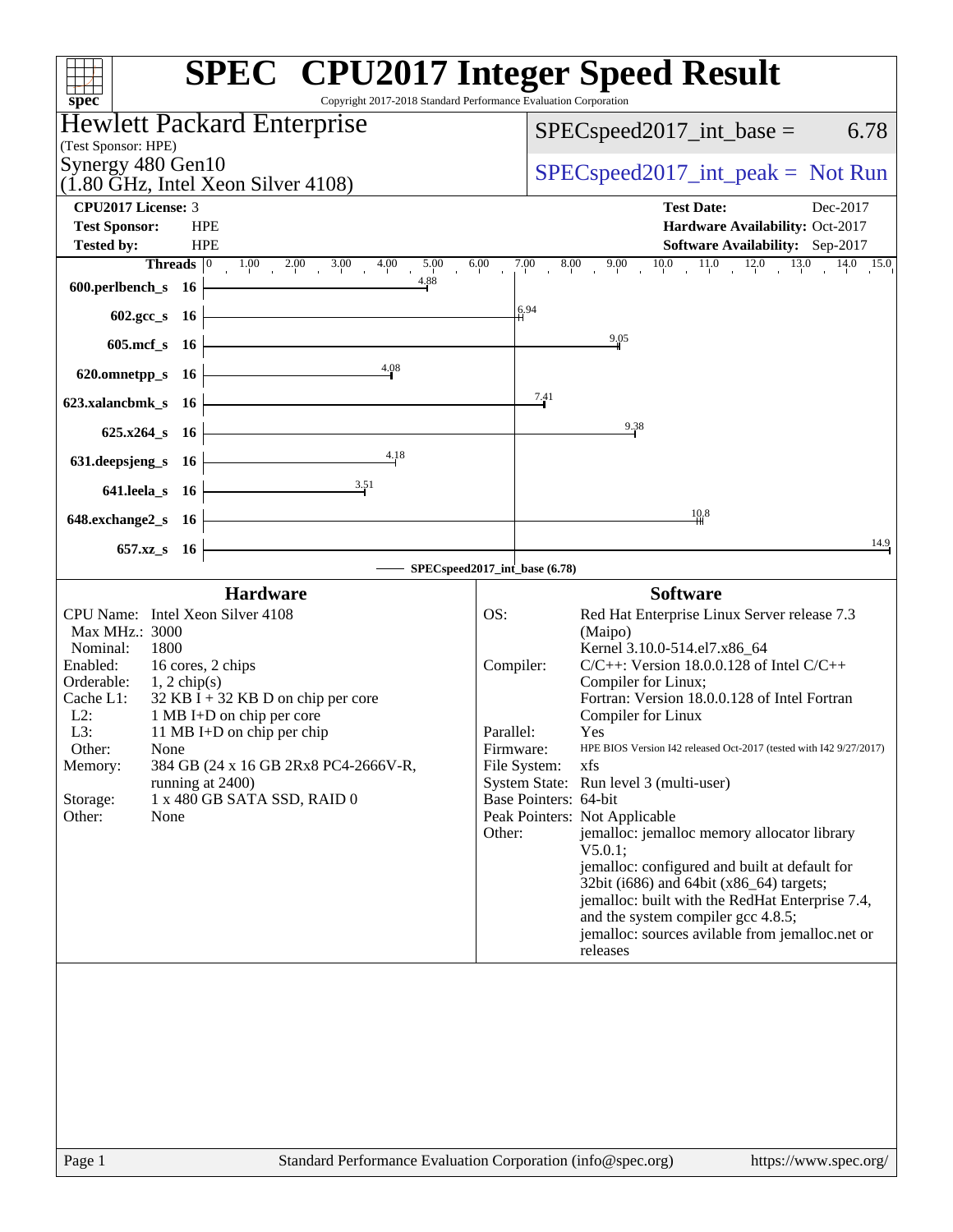

# **[SPEC CPU2017 Integer Speed Result](http://www.spec.org/auto/cpu2017/Docs/result-fields.html#SPECCPU2017IntegerSpeedResult)**

Copyright 2017-2018 Standard Performance Evaluation Corporation

## Hewlett Packard Enterprise

(Test Sponsor: HPE)

(1.80 GHz, Intel Xeon Silver 4108)

 $SPEC speed2017\_int\_base = 6.78$ 

Synergy 480 Gen10<br>  $SPEC speed2017\_int\_peak = Not Run$ 

**[Tested by:](http://www.spec.org/auto/cpu2017/Docs/result-fields.html#Testedby)** HPE **[Software Availability:](http://www.spec.org/auto/cpu2017/Docs/result-fields.html#SoftwareAvailability)** Sep-2017

**[CPU2017 License:](http://www.spec.org/auto/cpu2017/Docs/result-fields.html#CPU2017License)** 3 **[Test Date:](http://www.spec.org/auto/cpu2017/Docs/result-fields.html#TestDate)** Dec-2017 **[Test Sponsor:](http://www.spec.org/auto/cpu2017/Docs/result-fields.html#TestSponsor)** HPE **[Hardware Availability:](http://www.spec.org/auto/cpu2017/Docs/result-fields.html#HardwareAvailability)** Oct-2017

### **[Results Table](http://www.spec.org/auto/cpu2017/Docs/result-fields.html#ResultsTable)**

|                                      | <b>Base</b>    |                |       |                |       | <b>Peak</b>    |       |                |                |              |                |              |                |              |
|--------------------------------------|----------------|----------------|-------|----------------|-------|----------------|-------|----------------|----------------|--------------|----------------|--------------|----------------|--------------|
| <b>Benchmark</b>                     | <b>Threads</b> | <b>Seconds</b> | Ratio | <b>Seconds</b> | Ratio | <b>Seconds</b> | Ratio | <b>Threads</b> | <b>Seconds</b> | <b>Ratio</b> | <b>Seconds</b> | <b>Ratio</b> | <b>Seconds</b> | <b>Ratio</b> |
| $600.$ perlbench_s                   | 16             | 366            | 4.85  | <u>364</u>     | 4.88  | 364            | 4.88  |                |                |              |                |              |                |              |
| $602 \text{.} \text{gcc}\text{_<}$ s | 16             | 573            | 6.95  | 574            | 6.94  | 580            | 6.87  |                |                |              |                |              |                |              |
| $605$ .mcf s                         | 16             | 522            | 9.05  | 522            | 9.05  | 524            | 9.00  |                |                |              |                |              |                |              |
| 620.omnetpp_s                        | 16             | 398            | 4.10  | 400            | 4.07  | 400            | 4.08  |                |                |              |                |              |                |              |
| 623.xalancbmk s                      | 16             | 191            | 7.43  | 191            | 7.40  | <u> 191</u>    | 7.41  |                |                |              |                |              |                |              |
| $625.x264_s$                         | 16             | 188            | 9.38  | 188            | 9.39  | 188            | 9.38  |                |                |              |                |              |                |              |
| 631.deepsjeng_s                      | 16             | 343            | 4.18  | 343            | 4.18  | 343            | 4.18  |                |                |              |                |              |                |              |
| 641.leela s                          | 16             | 487            | 3.51  | 486            | 3.51  | 487            | 3.50  |                |                |              |                |              |                |              |
| 648.exchange2_s                      | 16             | 274            | 10.7  | 271            | 10.9  | 272            | 10.8  |                |                |              |                |              |                |              |
| $657.xz$ s                           | 16             | 414            | 14.9  | 414            | 14.9  | 414            | 14.9  |                |                |              |                |              |                |              |
| $SPECspeed2017$ int base =<br>6.78   |                |                |       |                |       |                |       |                |                |              |                |              |                |              |

**[SPECspeed2017\\_int\\_peak =](http://www.spec.org/auto/cpu2017/Docs/result-fields.html#SPECspeed2017intpeak) Not Run**

Results appear in the [order in which they were run.](http://www.spec.org/auto/cpu2017/Docs/result-fields.html#RunOrder) Bold underlined text [indicates a median measurement.](http://www.spec.org/auto/cpu2017/Docs/result-fields.html#Median)

#### **[Operating System Notes](http://www.spec.org/auto/cpu2017/Docs/result-fields.html#OperatingSystemNotes)**

 Stack size set to unlimited using "ulimit -s unlimited" Transparent Huge Pages enabled by default Filesystem page cache cleared with: shell invocation of 'sync; echo 3 > /proc/sys/vm/drop\_caches' prior to run irqbalance disabled with "systemctl stop irqbalance"

tuned profile set wtih "tuned-adm profile throughput-performance"

#### **[General Notes](http://www.spec.org/auto/cpu2017/Docs/result-fields.html#GeneralNotes)**

Environment variables set by runcpu before the start of the run: KMP\_AFFINITY = "granularity=fine,compact" LD\_LIBRARY\_PATH = "/home/cpu2017/lib/ia32:/home/cpu2017/lib/intel64:/home/cpu2017/je5.0.1-32:/home/cpu2017/je5.0.1-64" OMP\_STACKSIZE = "192M"

 Binaries compiled on a system with 1x Intel Core i7-4790 CPU + 32GB RAM memory using Redhat Enterprise Linux 7.4

### **[Platform Notes](http://www.spec.org/auto/cpu2017/Docs/result-fields.html#PlatformNotes)**

BIOS Configuration: Intel Hyperthreading set to Disabled Thermal Configuration set to Maximum Cooling LLC Prefetch set to Enabled LLC Dead Line Allocation set to Disabled Memory Patrol Scrubbing set to Disabled Workload Profile set to General Peak Frequency Compute Energy/Performance Bias set to Maximum Performance

**(Continued on next page)**

| Page 2<br>Standard Performance Evaluation Corporation (info@spec.org) | https://www.spec.org/ |
|-----------------------------------------------------------------------|-----------------------|
|-----------------------------------------------------------------------|-----------------------|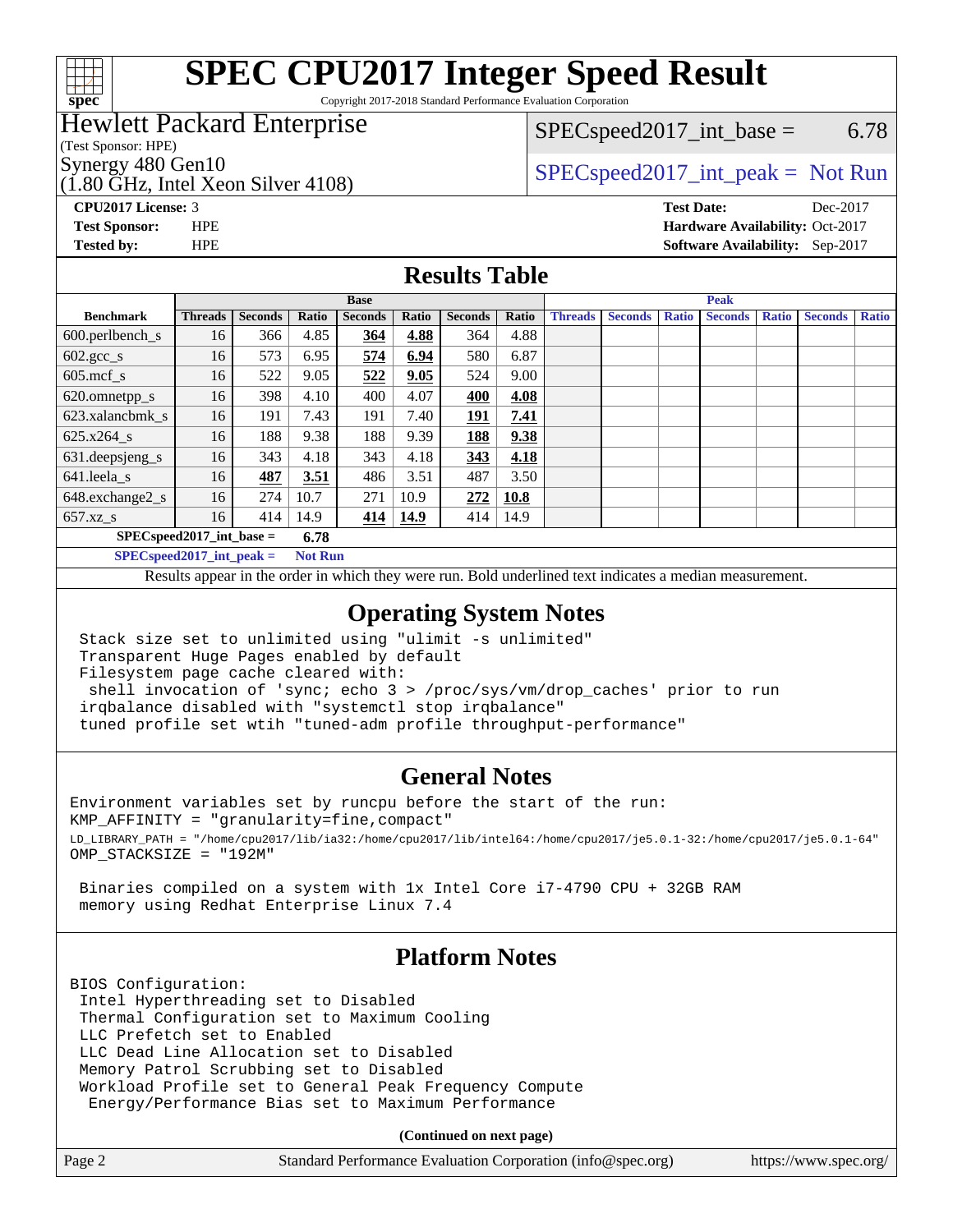### $+\!\!+\!\!$ **[spec](http://www.spec.org/)**

# **[SPEC CPU2017 Integer Speed Result](http://www.spec.org/auto/cpu2017/Docs/result-fields.html#SPECCPU2017IntegerSpeedResult)**

Copyright 2017-2018 Standard Performance Evaluation Corporation

## Hewlett Packard Enterprise

 $SPEC speed2017\_int\_base = 6.78$ 

# (Test Sponsor: HPE)

(1.80 GHz, Intel Xeon Silver 4108)

Synergy 480 Gen10<br>  $SPEC speed2017\_int\_peak = Not Run$ 

**[Tested by:](http://www.spec.org/auto/cpu2017/Docs/result-fields.html#Testedby)** HPE **[Software Availability:](http://www.spec.org/auto/cpu2017/Docs/result-fields.html#SoftwareAvailability)** Sep-2017

**[CPU2017 License:](http://www.spec.org/auto/cpu2017/Docs/result-fields.html#CPU2017License)** 3 **[Test Date:](http://www.spec.org/auto/cpu2017/Docs/result-fields.html#TestDate)** Dec-2017 **[Test Sponsor:](http://www.spec.org/auto/cpu2017/Docs/result-fields.html#TestSponsor)** HPE **[Hardware Availability:](http://www.spec.org/auto/cpu2017/Docs/result-fields.html#HardwareAvailability)** Oct-2017

#### **[Platform Notes \(Continued\)](http://www.spec.org/auto/cpu2017/Docs/result-fields.html#PlatformNotes)**

Page 3 Standard Performance Evaluation Corporation [\(info@spec.org\)](mailto:info@spec.org) <https://www.spec.org/> Workload Profile set to Custom NUMA Group Size Optimization set to Flat Sysinfo program /home/cpu2017/bin/sysinfo Rev: r5797 of 2017-06-14 96c45e4568ad54c135fd618bcc091c0f running on localhost.localdomain Wed Dec 6 00:29:05 2017 SUT (System Under Test) info as seen by some common utilities. For more information on this section, see <https://www.spec.org/cpu2017/Docs/config.html#sysinfo> From /proc/cpuinfo model name : Intel(R) Xeon(R) Silver 4108 CPU @ 1.80GHz 2 "physical id"s (chips) 16 "processors" cores, siblings (Caution: counting these is hw and system dependent. The following excerpts from /proc/cpuinfo might not be reliable. Use with caution.) cpu cores : 8 siblings : 8 physical 0: cores 0 1 2 3 4 5 6 7 physical 1: cores 0 1 2 3 4 5 6 7 From lscpu: Architecture: x86\_64 CPU op-mode(s): 32-bit, 64-bit Byte Order: Little Endian CPU(s): 16 On-line CPU(s) list: 0-15 Thread(s) per core: 1 Core(s) per socket: 8 Socket(s): 2 NUMA node(s): 2 Vendor ID: GenuineIntel CPU family: 6 Model: 85 Model name: Intel(R) Xeon(R) Silver 4108 CPU @ 1.80GHz Stepping: 4 CPU MHz: 1800.000 BogoMIPS: 3604.83 Virtualization: VT-x L1d cache: 32K L1i cache: 32K L2 cache: 1024K<br>
L3 cache: 11264K  $L3$  cache: NUMA node0 CPU(s): 0-7 NUMA node1 CPU(s): 8-15 /proc/cpuinfo cache data **(Continued on next page)**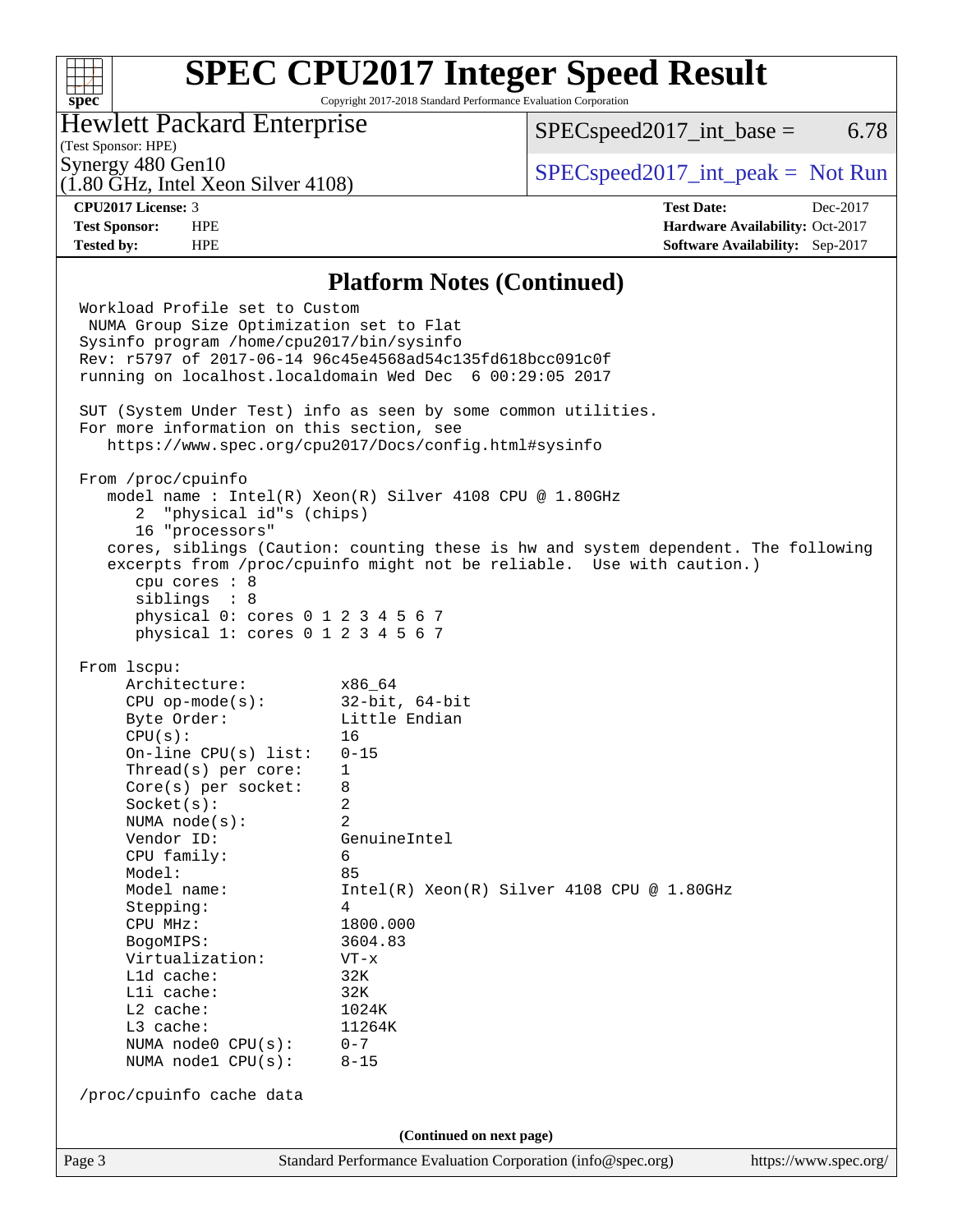# **[SPEC CPU2017 Integer Speed Result](http://www.spec.org/auto/cpu2017/Docs/result-fields.html#SPECCPU2017IntegerSpeedResult)**

Copyright 2017-2018 Standard Performance Evaluation Corporation

Hewlett Packard Enterprise

(1.80 GHz, Intel Xeon Silver 4108)

 $SPEC speed2017\_int\_base = 6.78$ 

(Test Sponsor: HPE)

 $\begin{array}{c|c|c|c|c} \text{Synergy 480 Gen10} & \text{SPECspeed2017\_int\_peak} = \text{Not Run} \end{array}$ 

**[spec](http://www.spec.org/)**

 $+\ +$ 

**[CPU2017 License:](http://www.spec.org/auto/cpu2017/Docs/result-fields.html#CPU2017License)** 3 **[Test Date:](http://www.spec.org/auto/cpu2017/Docs/result-fields.html#TestDate)** Dec-2017 **[Test Sponsor:](http://www.spec.org/auto/cpu2017/Docs/result-fields.html#TestSponsor)** HPE **[Hardware Availability:](http://www.spec.org/auto/cpu2017/Docs/result-fields.html#HardwareAvailability)** Oct-2017 **[Tested by:](http://www.spec.org/auto/cpu2017/Docs/result-fields.html#Testedby)** HPE **[Software Availability:](http://www.spec.org/auto/cpu2017/Docs/result-fields.html#SoftwareAvailability)** Sep-2017

### **[Platform Notes \(Continued\)](http://www.spec.org/auto/cpu2017/Docs/result-fields.html#PlatformNotes)**

cache size : 11264 KB

 From numactl --hardware WARNING: a numactl 'node' might or might not correspond to a physical chip. available: 2 nodes (0-1) node 0 cpus: 0 1 2 3 4 5 6 7 node 0 size: 196268 MB node 0 free: 191585 MB node 1 cpus: 8 9 10 11 12 13 14 15 node 1 size: 196607 MB node 1 free: 192087 MB node distances: node 0 1 0: 10 21 1: 21 10 From /proc/meminfo MemTotal: 395933084 kB HugePages\_Total: 0 Hugepagesize: 2048 kB From /etc/\*release\* /etc/\*version\* os-release: NAME="Red Hat Enterprise Linux Server" VERSION="7.3 (Maipo)" ID="rhel" ID\_LIKE="fedora" VERSION\_ID="7.3" PRETTY\_NAME="Red Hat Enterprise Linux Server 7.3 (Maipo)" ANSI\_COLOR="0;31" CPE\_NAME="cpe:/o:redhat:enterprise\_linux:7.3:GA:server" redhat-release: Red Hat Enterprise Linux Server release 7.3 (Maipo) system-release: Red Hat Enterprise Linux Server release 7.3 (Maipo) system-release-cpe: cpe:/o:redhat:enterprise\_linux:7.3:ga:server uname -a: Linux localhost.localdomain 3.10.0-514.el7.x86\_64 #1 SMP Wed Oct 19 11:24:13 EDT 2016 x86\_64 x86\_64 x86\_64 GNU/Linux run-level 3 Dec 6 00:25 SPEC is set to: /home/cpu2017 Filesystem Type Size Used Avail Use% Mounted on /dev/mapper/rhel-home xfs 392G 34G 359G 9% /home Additional information from dmidecode follows. WARNING: Use caution when you interpret this section. The 'dmidecode' program reads system data which is "intended to allow **(Continued on next page)**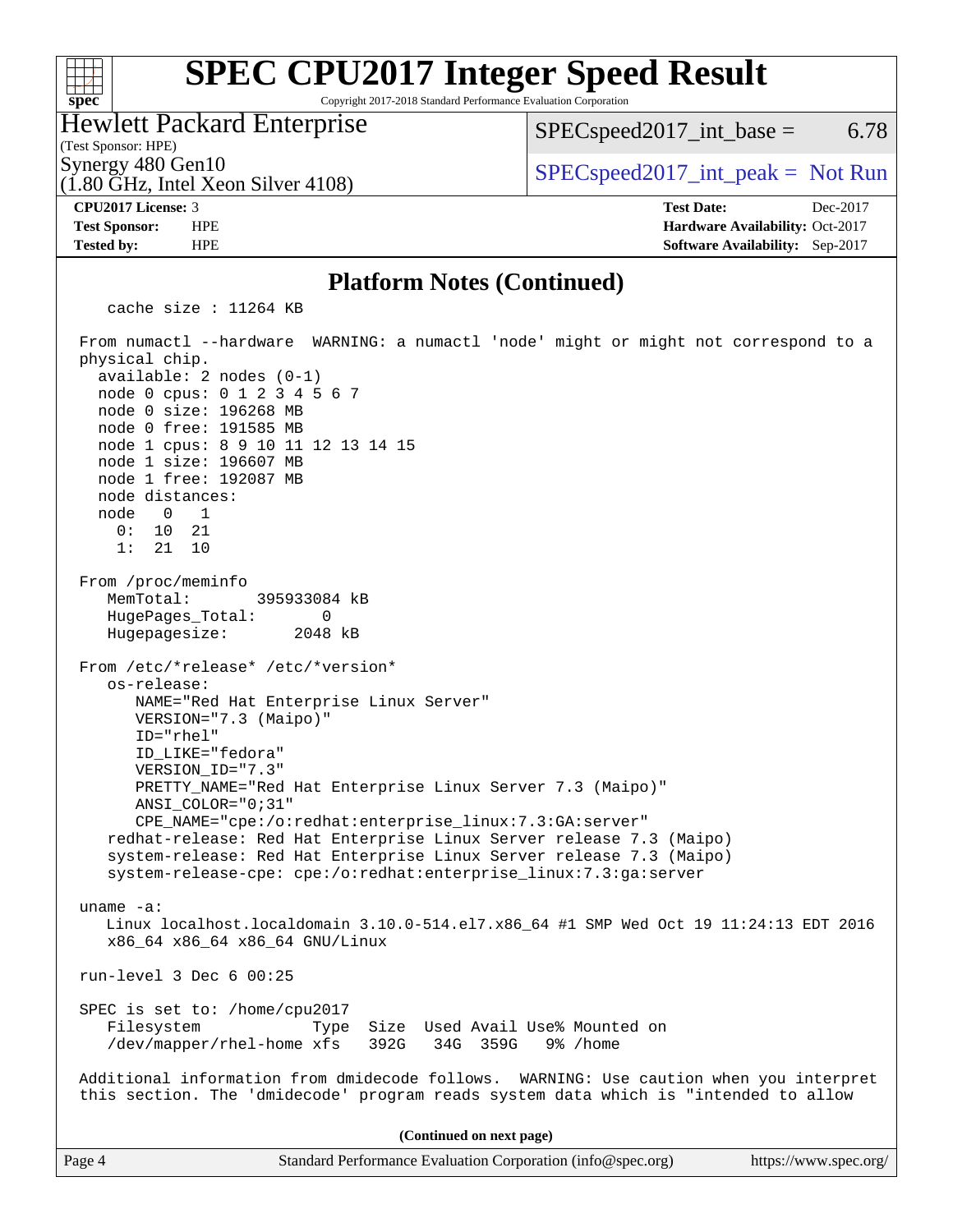### $\begin{matrix} & \ + \ + \end{matrix}$ **[spec](http://www.spec.org/)**

# **[SPEC CPU2017 Integer Speed Result](http://www.spec.org/auto/cpu2017/Docs/result-fields.html#SPECCPU2017IntegerSpeedResult)**

Copyright 2017-2018 Standard Performance Evaluation Corporation

## Hewlett Packard Enterprise

(1.80 GHz, Intel Xeon Silver 4108)

 $SPEC speed2017\_int\_base =$  6.78

(Test Sponsor: HPE)

Synergy 480 Gen10<br>  $SPEC speed2017\_int\_peak = Not Run$ 

**[CPU2017 License:](http://www.spec.org/auto/cpu2017/Docs/result-fields.html#CPU2017License)** 3 **[Test Date:](http://www.spec.org/auto/cpu2017/Docs/result-fields.html#TestDate)** Dec-2017 **[Test Sponsor:](http://www.spec.org/auto/cpu2017/Docs/result-fields.html#TestSponsor)** HPE **[Hardware Availability:](http://www.spec.org/auto/cpu2017/Docs/result-fields.html#HardwareAvailability)** Oct-2017 **[Tested by:](http://www.spec.org/auto/cpu2017/Docs/result-fields.html#Testedby)** HPE **[Software Availability:](http://www.spec.org/auto/cpu2017/Docs/result-fields.html#SoftwareAvailability)** Sep-2017

#### **[Platform Notes \(Continued\)](http://www.spec.org/auto/cpu2017/Docs/result-fields.html#PlatformNotes)**

 hardware to be accurately determined", but the intent may not be met, as there are frequent changes to hardware, firmware, and the "DMTF SMBIOS" standard. BIOS HPE I42 09/27/2017 Memory: 24x UNKNOWN NOT AVAILABLE 16 GB 2 rank 2666, configured at 2400 (End of data from sysinfo program) **[Compiler Version Notes](http://www.spec.org/auto/cpu2017/Docs/result-fields.html#CompilerVersionNotes)** ============================================================================== CC 600.perlbench\_s(base) 602.gcc\_s(base) 605.mcf\_s(base) 625.x264\_s(base) 657.xz\_s(base) ----------------------------------------------------------------------------- icc (ICC) 18.0.0 20170811

Copyright (C) 1985-2017 Intel Corporation. All rights reserved. ------------------------------------------------------------------------------

============================================================================== CXXC 620.omnetpp\_s(base) 623.xalancbmk\_s(base) 631.deepsjeng\_s(base)

641.leela\_s(base)

----------------------------------------------------------------------------- icpc (ICC) 18.0.0 20170811

Copyright (C) 1985-2017 Intel Corporation. All rights reserved. ------------------------------------------------------------------------------

============================================================================== FC 648.exchange2 s(base)

----------------------------------------------------------------------------- ifort (IFORT) 18.0.0 20170811

Copyright (C) 1985-2017 Intel Corporation. All rights reserved. ------------------------------------------------------------------------------

## **[Base Compiler Invocation](http://www.spec.org/auto/cpu2017/Docs/result-fields.html#BaseCompilerInvocation)**

[C benchmarks](http://www.spec.org/auto/cpu2017/Docs/result-fields.html#Cbenchmarks):

[icc](http://www.spec.org/cpu2017/results/res2018q1/cpu2017-20171212-01840.flags.html#user_CCbase_intel_icc_18.0_66fc1ee009f7361af1fbd72ca7dcefbb700085f36577c54f309893dd4ec40d12360134090235512931783d35fd58c0460139e722d5067c5574d8eaf2b3e37e92)

[C++ benchmarks:](http://www.spec.org/auto/cpu2017/Docs/result-fields.html#CXXbenchmarks) [icpc](http://www.spec.org/cpu2017/results/res2018q1/cpu2017-20171212-01840.flags.html#user_CXXbase_intel_icpc_18.0_c510b6838c7f56d33e37e94d029a35b4a7bccf4766a728ee175e80a419847e808290a9b78be685c44ab727ea267ec2f070ec5dc83b407c0218cded6866a35d07)

[Fortran benchmarks](http://www.spec.org/auto/cpu2017/Docs/result-fields.html#Fortranbenchmarks): [ifort](http://www.spec.org/cpu2017/results/res2018q1/cpu2017-20171212-01840.flags.html#user_FCbase_intel_ifort_18.0_8111460550e3ca792625aed983ce982f94888b8b503583aa7ba2b8303487b4d8a21a13e7191a45c5fd58ff318f48f9492884d4413fa793fd88dd292cad7027ca)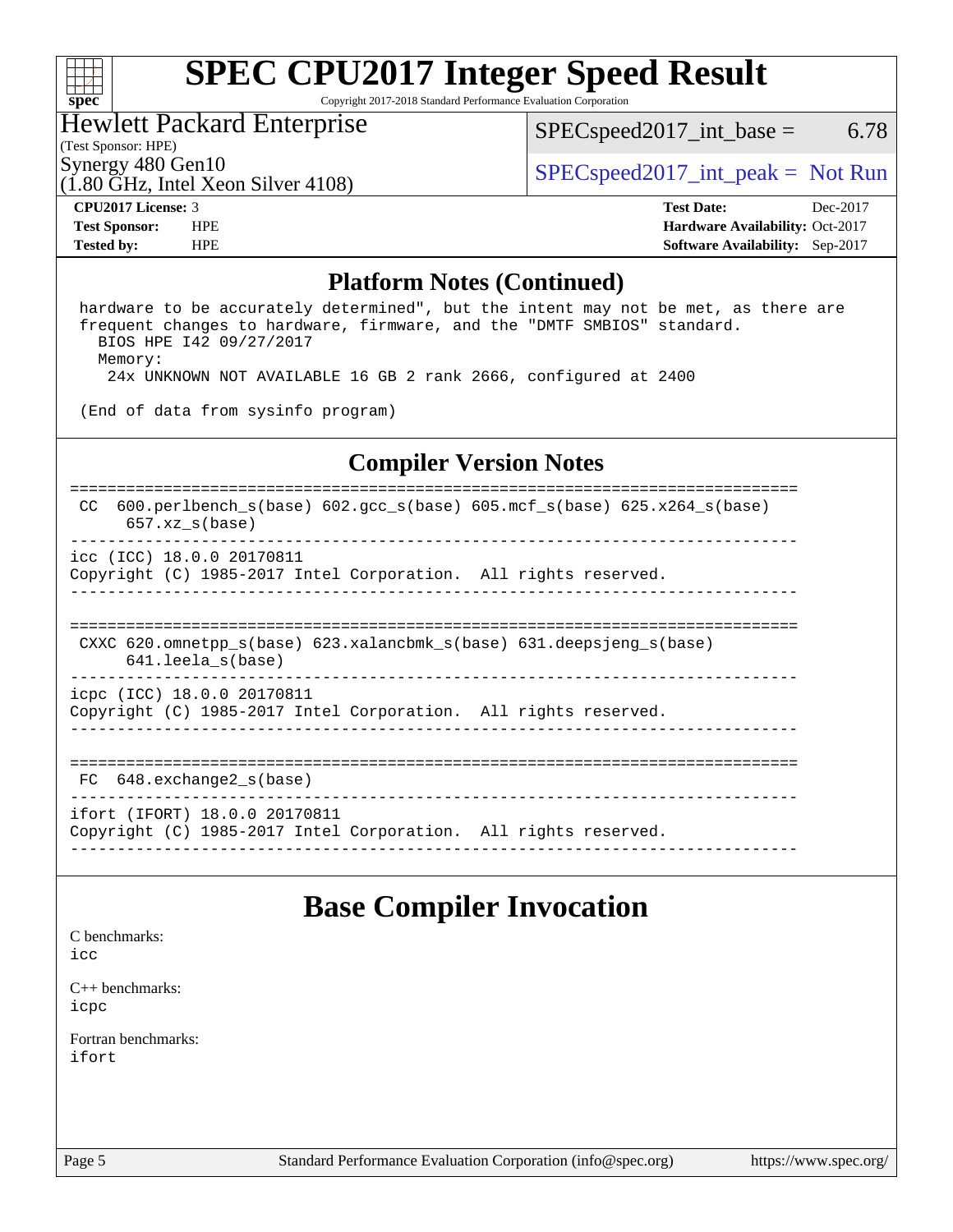

# **[SPEC CPU2017 Integer Speed Result](http://www.spec.org/auto/cpu2017/Docs/result-fields.html#SPECCPU2017IntegerSpeedResult)**

Copyright 2017-2018 Standard Performance Evaluation Corporation

### Hewlett Packard Enterprise

 $SPEC speed2017\_int\_base = 6.78$ 

(Test Sponsor: HPE)

(1.80 GHz, Intel Xeon Silver 4108)

Synergy 480 Gen10<br>  $SPEC speed2017\_int\_peak = Not Run$ 

**[CPU2017 License:](http://www.spec.org/auto/cpu2017/Docs/result-fields.html#CPU2017License)** 3 **[Test Date:](http://www.spec.org/auto/cpu2017/Docs/result-fields.html#TestDate)** Dec-2017 **[Test Sponsor:](http://www.spec.org/auto/cpu2017/Docs/result-fields.html#TestSponsor)** HPE **[Hardware Availability:](http://www.spec.org/auto/cpu2017/Docs/result-fields.html#HardwareAvailability)** Oct-2017 **[Tested by:](http://www.spec.org/auto/cpu2017/Docs/result-fields.html#Testedby)** HPE **[Software Availability:](http://www.spec.org/auto/cpu2017/Docs/result-fields.html#SoftwareAvailability)** Sep-2017

# **[Base Portability Flags](http://www.spec.org/auto/cpu2017/Docs/result-fields.html#BasePortabilityFlags)**

 600.perlbench\_s: [-DSPEC\\_LP64](http://www.spec.org/cpu2017/results/res2018q1/cpu2017-20171212-01840.flags.html#b600.perlbench_s_basePORTABILITY_DSPEC_LP64) [-DSPEC\\_LINUX\\_X64](http://www.spec.org/cpu2017/results/res2018q1/cpu2017-20171212-01840.flags.html#b600.perlbench_s_baseCPORTABILITY_DSPEC_LINUX_X64) 602.gcc\_s: [-DSPEC\\_LP64](http://www.spec.org/cpu2017/results/res2018q1/cpu2017-20171212-01840.flags.html#suite_basePORTABILITY602_gcc_s_DSPEC_LP64) 605.mcf\_s: [-DSPEC\\_LP64](http://www.spec.org/cpu2017/results/res2018q1/cpu2017-20171212-01840.flags.html#suite_basePORTABILITY605_mcf_s_DSPEC_LP64) 620.omnetpp\_s: [-DSPEC\\_LP64](http://www.spec.org/cpu2017/results/res2018q1/cpu2017-20171212-01840.flags.html#suite_basePORTABILITY620_omnetpp_s_DSPEC_LP64) 623.xalancbmk\_s: [-DSPEC\\_LP64](http://www.spec.org/cpu2017/results/res2018q1/cpu2017-20171212-01840.flags.html#suite_basePORTABILITY623_xalancbmk_s_DSPEC_LP64) [-DSPEC\\_LINUX](http://www.spec.org/cpu2017/results/res2018q1/cpu2017-20171212-01840.flags.html#b623.xalancbmk_s_baseCXXPORTABILITY_DSPEC_LINUX) 625.x264\_s: [-DSPEC\\_LP64](http://www.spec.org/cpu2017/results/res2018q1/cpu2017-20171212-01840.flags.html#suite_basePORTABILITY625_x264_s_DSPEC_LP64) 631.deepsjeng\_s: [-DSPEC\\_LP64](http://www.spec.org/cpu2017/results/res2018q1/cpu2017-20171212-01840.flags.html#suite_basePORTABILITY631_deepsjeng_s_DSPEC_LP64) 641.leela\_s: [-DSPEC\\_LP64](http://www.spec.org/cpu2017/results/res2018q1/cpu2017-20171212-01840.flags.html#suite_basePORTABILITY641_leela_s_DSPEC_LP64) 648.exchange2\_s: [-DSPEC\\_LP64](http://www.spec.org/cpu2017/results/res2018q1/cpu2017-20171212-01840.flags.html#suite_basePORTABILITY648_exchange2_s_DSPEC_LP64) 657.xz\_s: [-DSPEC\\_LP64](http://www.spec.org/cpu2017/results/res2018q1/cpu2017-20171212-01840.flags.html#suite_basePORTABILITY657_xz_s_DSPEC_LP64)

# **[Base Optimization Flags](http://www.spec.org/auto/cpu2017/Docs/result-fields.html#BaseOptimizationFlags)**

#### [C benchmarks](http://www.spec.org/auto/cpu2017/Docs/result-fields.html#Cbenchmarks):

[-Wl,-z,muldefs](http://www.spec.org/cpu2017/results/res2018q1/cpu2017-20171212-01840.flags.html#user_CCbase_link_force_multiple1_b4cbdb97b34bdee9ceefcfe54f4c8ea74255f0b02a4b23e853cdb0e18eb4525ac79b5a88067c842dd0ee6996c24547a27a4b99331201badda8798ef8a743f577) [-xCORE-AVX512](http://www.spec.org/cpu2017/results/res2018q1/cpu2017-20171212-01840.flags.html#user_CCbase_f-xCORE-AVX512) [-ipo](http://www.spec.org/cpu2017/results/res2018q1/cpu2017-20171212-01840.flags.html#user_CCbase_f-ipo) [-O3](http://www.spec.org/cpu2017/results/res2018q1/cpu2017-20171212-01840.flags.html#user_CCbase_f-O3) [-no-prec-div](http://www.spec.org/cpu2017/results/res2018q1/cpu2017-20171212-01840.flags.html#user_CCbase_f-no-prec-div) [-qopt-mem-layout-trans=3](http://www.spec.org/cpu2017/results/res2018q1/cpu2017-20171212-01840.flags.html#user_CCbase_f-qopt-mem-layout-trans_de80db37974c74b1f0e20d883f0b675c88c3b01e9d123adea9b28688d64333345fb62bc4a798493513fdb68f60282f9a726aa07f478b2f7113531aecce732043) [-qopenmp](http://www.spec.org/cpu2017/results/res2018q1/cpu2017-20171212-01840.flags.html#user_CCbase_qopenmp_16be0c44f24f464004c6784a7acb94aca937f053568ce72f94b139a11c7c168634a55f6653758ddd83bcf7b8463e8028bb0b48b77bcddc6b78d5d95bb1df2967) [-DSPEC\\_OPENMP](http://www.spec.org/cpu2017/results/res2018q1/cpu2017-20171212-01840.flags.html#suite_CCbase_DSPEC_OPENMP) [-L/usr/local/je5.0.1-64/lib](http://www.spec.org/cpu2017/results/res2018q1/cpu2017-20171212-01840.flags.html#user_CCbase_jemalloc_link_path64_4b10a636b7bce113509b17f3bd0d6226c5fb2346b9178c2d0232c14f04ab830f976640479e5c33dc2bcbbdad86ecfb6634cbbd4418746f06f368b512fced5394) [-ljemalloc](http://www.spec.org/cpu2017/results/res2018q1/cpu2017-20171212-01840.flags.html#user_CCbase_jemalloc_link_lib_d1249b907c500fa1c0672f44f562e3d0f79738ae9e3c4a9c376d49f265a04b9c99b167ecedbf6711b3085be911c67ff61f150a17b3472be731631ba4d0471706)

#### [C++ benchmarks:](http://www.spec.org/auto/cpu2017/Docs/result-fields.html#CXXbenchmarks)

[-Wl,-z,muldefs](http://www.spec.org/cpu2017/results/res2018q1/cpu2017-20171212-01840.flags.html#user_CXXbase_link_force_multiple1_b4cbdb97b34bdee9ceefcfe54f4c8ea74255f0b02a4b23e853cdb0e18eb4525ac79b5a88067c842dd0ee6996c24547a27a4b99331201badda8798ef8a743f577) [-xCORE-AVX512](http://www.spec.org/cpu2017/results/res2018q1/cpu2017-20171212-01840.flags.html#user_CXXbase_f-xCORE-AVX512) [-ipo](http://www.spec.org/cpu2017/results/res2018q1/cpu2017-20171212-01840.flags.html#user_CXXbase_f-ipo) [-O3](http://www.spec.org/cpu2017/results/res2018q1/cpu2017-20171212-01840.flags.html#user_CXXbase_f-O3) [-no-prec-div](http://www.spec.org/cpu2017/results/res2018q1/cpu2017-20171212-01840.flags.html#user_CXXbase_f-no-prec-div) [-qopt-mem-layout-trans=3](http://www.spec.org/cpu2017/results/res2018q1/cpu2017-20171212-01840.flags.html#user_CXXbase_f-qopt-mem-layout-trans_de80db37974c74b1f0e20d883f0b675c88c3b01e9d123adea9b28688d64333345fb62bc4a798493513fdb68f60282f9a726aa07f478b2f7113531aecce732043) [-L/usr/local/je5.0.1-64/lib](http://www.spec.org/cpu2017/results/res2018q1/cpu2017-20171212-01840.flags.html#user_CXXbase_jemalloc_link_path64_4b10a636b7bce113509b17f3bd0d6226c5fb2346b9178c2d0232c14f04ab830f976640479e5c33dc2bcbbdad86ecfb6634cbbd4418746f06f368b512fced5394) [-ljemalloc](http://www.spec.org/cpu2017/results/res2018q1/cpu2017-20171212-01840.flags.html#user_CXXbase_jemalloc_link_lib_d1249b907c500fa1c0672f44f562e3d0f79738ae9e3c4a9c376d49f265a04b9c99b167ecedbf6711b3085be911c67ff61f150a17b3472be731631ba4d0471706)

#### [Fortran benchmarks](http://www.spec.org/auto/cpu2017/Docs/result-fields.html#Fortranbenchmarks):

[-Wl,-z,muldefs](http://www.spec.org/cpu2017/results/res2018q1/cpu2017-20171212-01840.flags.html#user_FCbase_link_force_multiple1_b4cbdb97b34bdee9ceefcfe54f4c8ea74255f0b02a4b23e853cdb0e18eb4525ac79b5a88067c842dd0ee6996c24547a27a4b99331201badda8798ef8a743f577) [-xCORE-AVX512](http://www.spec.org/cpu2017/results/res2018q1/cpu2017-20171212-01840.flags.html#user_FCbase_f-xCORE-AVX512) [-ipo](http://www.spec.org/cpu2017/results/res2018q1/cpu2017-20171212-01840.flags.html#user_FCbase_f-ipo) [-O3](http://www.spec.org/cpu2017/results/res2018q1/cpu2017-20171212-01840.flags.html#user_FCbase_f-O3) [-no-prec-div](http://www.spec.org/cpu2017/results/res2018q1/cpu2017-20171212-01840.flags.html#user_FCbase_f-no-prec-div) [-qopt-mem-layout-trans=3](http://www.spec.org/cpu2017/results/res2018q1/cpu2017-20171212-01840.flags.html#user_FCbase_f-qopt-mem-layout-trans_de80db37974c74b1f0e20d883f0b675c88c3b01e9d123adea9b28688d64333345fb62bc4a798493513fdb68f60282f9a726aa07f478b2f7113531aecce732043) [-nostandard-realloc-lhs](http://www.spec.org/cpu2017/results/res2018q1/cpu2017-20171212-01840.flags.html#user_FCbase_f_2003_std_realloc_82b4557e90729c0f113870c07e44d33d6f5a304b4f63d4c15d2d0f1fab99f5daaed73bdb9275d9ae411527f28b936061aa8b9c8f2d63842963b95c9dd6426b8a) [-align array32byte](http://www.spec.org/cpu2017/results/res2018q1/cpu2017-20171212-01840.flags.html#user_FCbase_align_array32byte_b982fe038af199962ba9a80c053b8342c548c85b40b8e86eb3cc33dee0d7986a4af373ac2d51c3f7cf710a18d62fdce2948f201cd044323541f22fc0fffc51b6) [-L/usr/local/je5.0.1-64/lib](http://www.spec.org/cpu2017/results/res2018q1/cpu2017-20171212-01840.flags.html#user_FCbase_jemalloc_link_path64_4b10a636b7bce113509b17f3bd0d6226c5fb2346b9178c2d0232c14f04ab830f976640479e5c33dc2bcbbdad86ecfb6634cbbd4418746f06f368b512fced5394) [-ljemalloc](http://www.spec.org/cpu2017/results/res2018q1/cpu2017-20171212-01840.flags.html#user_FCbase_jemalloc_link_lib_d1249b907c500fa1c0672f44f562e3d0f79738ae9e3c4a9c376d49f265a04b9c99b167ecedbf6711b3085be911c67ff61f150a17b3472be731631ba4d0471706)

# **[Base Other Flags](http://www.spec.org/auto/cpu2017/Docs/result-fields.html#BaseOtherFlags)**

[C benchmarks](http://www.spec.org/auto/cpu2017/Docs/result-fields.html#Cbenchmarks):  $-m64 - std= c11$  $-m64 - std= c11$ [C++ benchmarks:](http://www.spec.org/auto/cpu2017/Docs/result-fields.html#CXXbenchmarks)

[-m64](http://www.spec.org/cpu2017/results/res2018q1/cpu2017-20171212-01840.flags.html#user_CXXbase_intel_intel64_18.0_af43caccfc8ded86e7699f2159af6efc7655f51387b94da716254467f3c01020a5059329e2569e4053f409e7c9202a7efc638f7a6d1ffb3f52dea4a3e31d82ab)

[Fortran benchmarks](http://www.spec.org/auto/cpu2017/Docs/result-fields.html#Fortranbenchmarks): [-m64](http://www.spec.org/cpu2017/results/res2018q1/cpu2017-20171212-01840.flags.html#user_FCbase_intel_intel64_18.0_af43caccfc8ded86e7699f2159af6efc7655f51387b94da716254467f3c01020a5059329e2569e4053f409e7c9202a7efc638f7a6d1ffb3f52dea4a3e31d82ab)